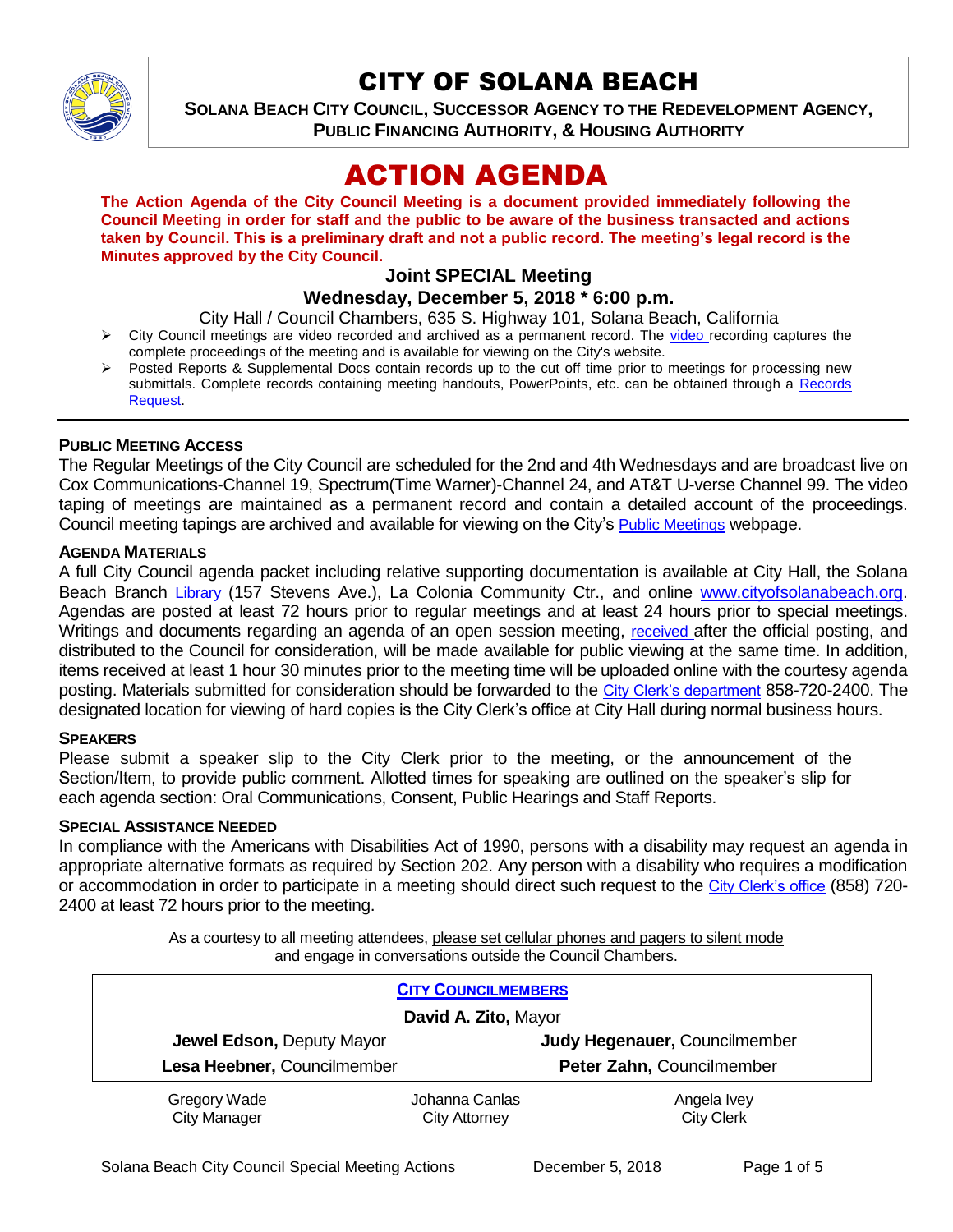## SPEAKERS:

Please submit your speaker slip to the City Clerk prior to the meeting or the announcement of the Item. Allotted times for speaking are outlined on the speaker's slip for Oral Communications, Consent, Public Hearings and Staff Reports.

#### READING OF ORDINANCES AND RESOLUTIONS:

Pursuant to [Solana Beach Municipal Code](mailto:https://www.codepublishing.com/CA/SolanaBeach/) Section 2.04.460, at the time of introduction or adoption of an ordinance or adoption of a resolution, the same shall not be read in full unless after the reading of the title, further reading is requested by a member of the Council. If any Councilmember so requests, the ordinance or resolution shall be read in full. In the absence of such a request, this section shall constitute a waiver by the council of such reading.

# **CALL TO ORDER AND ROLL CALL:**

**CLOSED SESSION REPORT:** (when applicable)

# **FLAG SALUTE:**

## **APPROVAL OF AGENDA: COUNCIL ACTION: Approved 5/0**

## **ORAL COMMUNICATIONS:**

This portion of the agenda provides an opportunity for members of the public to address the City Council on items relating to City business and not appearing on today's agenda by submitting a speaker slip (located on the back table) to the City Clerk. Comments relating to items on this evening's agenda are taken at the time the items are heard. Pursuant to the Brown Act, no action shall be taken by the City Council on public comment items. Council may refer items to the City Manager for placement on a future agenda. The maximum time allotted for each presentation is THREE MINUTES (SBMC 2.04.190). Please be aware of the timer light on the Council Dais.

#### **COUNCIL COMMUNITY ANNOUNCEMENTS / COMMENTARY:**

*An opportunity for City Council to make brief announcements or report on their activities. These items are not agendized for official City business with no action or substantive discussion.* 

# **A. CONSENT CALENDAR:** (Action Items) (A.1.)

Items listed on the Consent Calendar are to be acted in a single action of the City Council unless pulled for discussion. Any member of the public may address the City Council on an item of concern by submitting to the City Clerk a speaker slip (located on the back table) before the Consent Calendar is addressed. Those items removed from the Consent Calendar by a member of the Council will be trailed to the end of the agenda, while Consent Calendar items removed by the public will be discussed immediately after approval of the Consent Calendar.

# **A.1. Minutes of the City Council.**

Recommendation: That the City Council

1. Approve the Minutes of the City Council Meetings held July 11, 2018, and September 26, 2018.

[Item A.1. Report \(click here\)](https://solanabeach.govoffice3.com/vertical/Sites/%7B840804C2-F869-4904-9AE3-720581350CE7%7D/uploads/Item_A.1._Report_(click_here)_-_12-05-18.PDF) 

*Posted Reports & Supplemental Docs contain records up to the cut off time, prior to the start of the meeting, for processing new submittals. The final official record containing handouts, PowerPoints, etc. can be obtained through a Records Request to the City Clerk's Office.* **COUNCIL ACTION: Approved 5/0**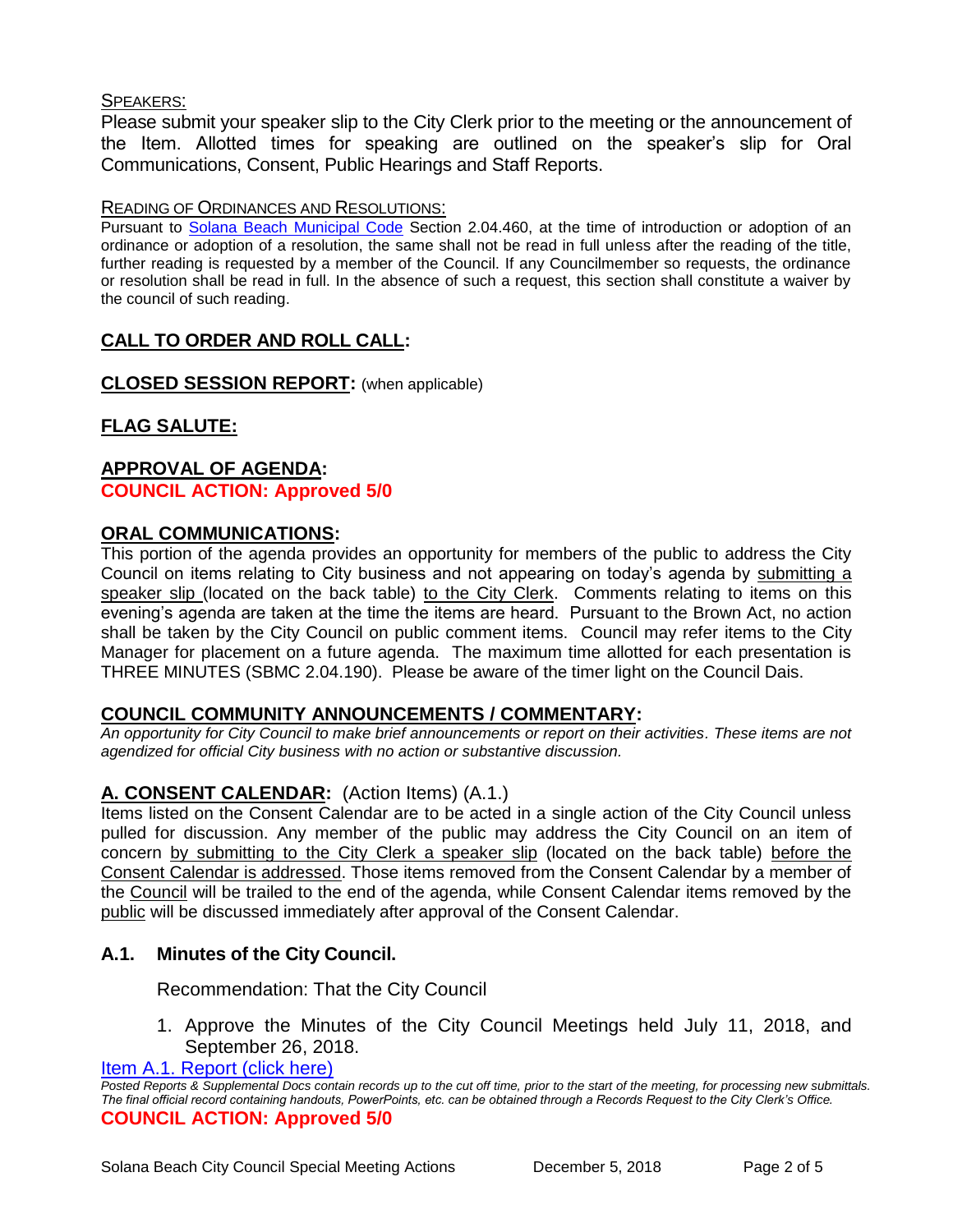# **B. PUBLIC HEARINGS:** (B.1. – B.2.)

This portion of the agenda provides citizens an opportunity to express their views on a specific issue as required by law after proper noticing by submitting a speaker slip (located on the back table) to the City Clerk. After considering all of the evidence, including written materials and oral testimony, the City Council must make a decision supported by findings and the findings must be supported by substantial evidence in the record. An applicant or designee(s) for a private development/business project, for which the public hearing is being held, is allotted a total of fifteen minutes to speak, as per SBMC 2.04.210. A portion of the fifteen minutes may be saved to respond to those who speak in opposition. All other speakers have three minutes each. Please be aware of the timer light on the Council Dais.

## **B.2. Public Hearing: Fiscal Year 2019-2020 Community Development Block Grant Funds – ADA Pedestrian Ramp Improvements.** (File 0390-32)

Recommendation: That the City Council

- 1. Conduct the Public Hearing: Open the public hearing, Report Council disclosures, Receive public testimony, Close the public hearing.
- 2. Adopt **Resolution 2018-149**:
	- a. Finding that the funding request and project implementation are exempt from the California Environmental Quality Act pursuant to the State CEQA Guidelines.
	- b. Approving the list of public street ADA ramp locations.
	- c. Requesting FY 2019-20 Community Development Block Grant Funds for ADA pedestrian ramp improvements at various public street intersections listed in Attachment 1, Exhibit
	- d. Finding that all of FY 2019-20 CDBG funds, presently estimated at a total of \$70,000, are designated to be used for ADA pedestrian ramp improvements.
	- e. Authorizing the City Manager to execute the County contract for management and implementation of the CDBG program.

[Item B.2. Report \(click here\)](https://solanabeach.govoffice3.com/vertical/Sites/%7B840804C2-F869-4904-9AE3-720581350CE7%7D/uploads/Item_B.2._Report_(click_here)_-_12-05-18.PDF) 

*Posted Reports & Supplemental Docs contain records up to the cut off time, prior to the start of the meeting, for processing new submittals. The final official record containing handouts, PowerPoints, etc. can be obtained through a Records Request to the City Clerk's Office.* **COUNCIL ACTION: Approved 5/0**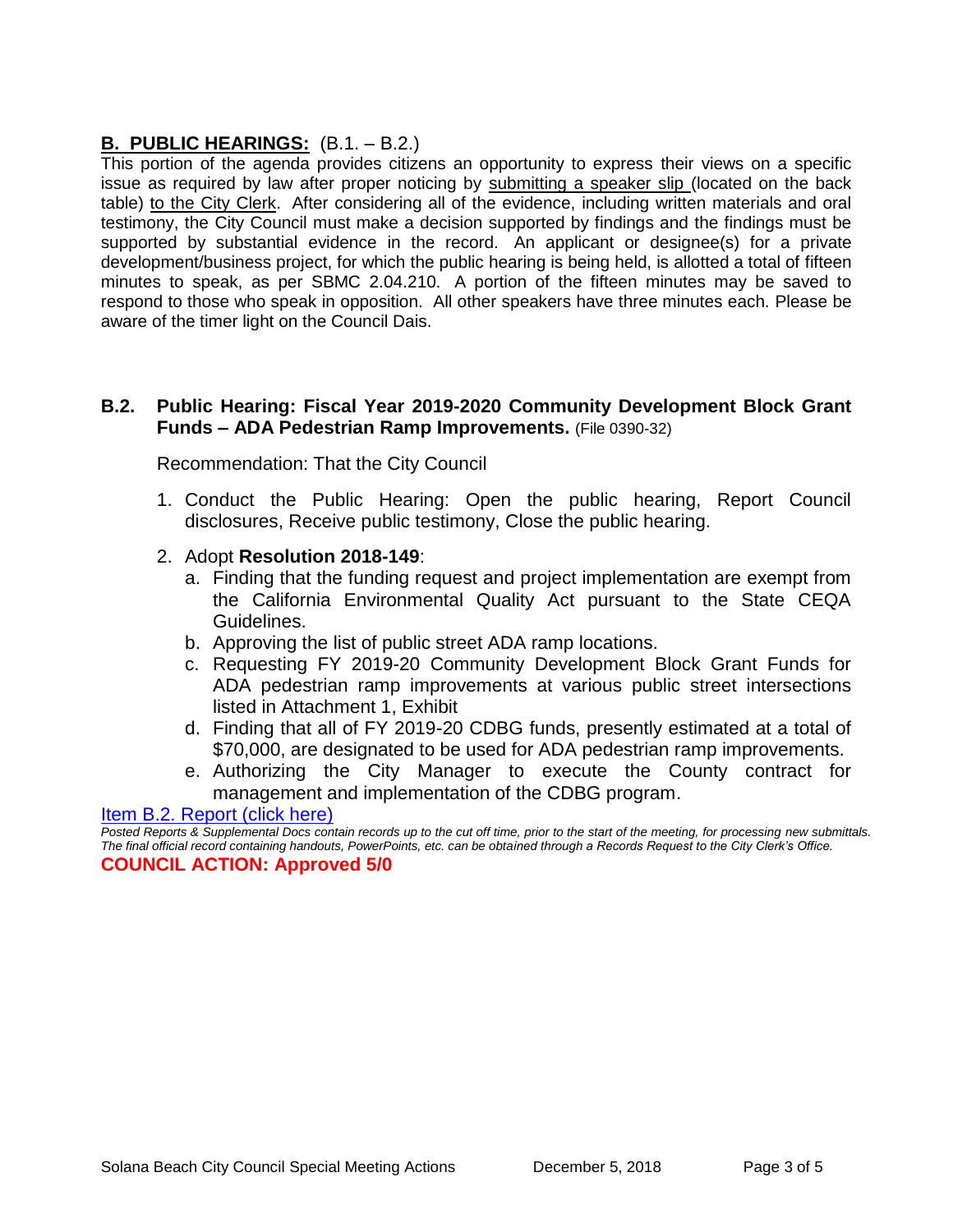**B.1. Public Hearing: Consideration of a Final Environmental Impact Report (FEIR), Development Review Permit (DRP), Structure Development Permit (SDP), Vesting Tentative Parcel Map (VTPM), and an Affordable Housing Agreement to redevelop an existing 13.4 acre site, consisting of the demolition of 198 residential units and construction of a 260 residential unit project, that includes 32 senior affordable units, 10,287 square feet of clubhouse/leasing office space, 261,266 square feet of landscaped area, 65,434 square feet of open space, and 525 on-site parking spaces located at 661-781 South Nardo Drive and 821 Stevens Avenue in the High Density Residential (HR) Zone**. (File 0600-40)

The proposed Project meets the minimum objective requirements under the SBMC, can be found to be consistent with the General Plan and the LCP (Local Coastal Plan) LUP (Land Use Plan), and may be found, as conditioned, to meet the discretionary findings required as discussed in this report to approve a DRP (Development Review Permit), SDP (Structure Development Permit) and VTPM (Vested Tentative Parcel Map). Therefore, Staff recommends that the City Council:

- 1. Conduct the Public Hearing: Open the public hearing, Report Council disclosures, Receive public testimony, Close the public hearing.
- 2. Consider certification of the FEIR and adoption of **Resolution 2018-131**
- 3. If the City Council certifies the FEIR and makes the requisite Findings of Fact and approves the project or an alternative, adopt **Resolution 2018-132** conditionally approving a DRP, SDP and VTPM, for the Solana Highlands project, consider approval of the fee waiver, density bonus and development standards waivers, for a residential community and affordable senior housing project, at 661-781 South Nardo Drive and 821 Stevens Avenue, Solana Beach.

[Item B.1. Report \(click here\)](https://solanabeach.govoffice3.com/vertical/Sites/%7B840804C2-F869-4904-9AE3-720581350CE7%7D/uploads/Item_B.1._Report_(click_here)_12-05-18.pdf) 

[Item B.1. Updated Report #1 \(Updated 12-5 at 510pm\)](https://solanabeach.govoffice3.com/vertical/Sites/%7B840804C2-F869-4904-9AE3-720581350CE7%7D/uploads/B.1._Updated_Report_1_-_12-5-18.pdf)

[Item B.1. Supplemental Items \(Updated 12-5](https://solanabeach.govoffice3.com/vertical/Sites/%7B840804C2-F869-4904-9AE3-720581350CE7%7D/uploads/B.1.__Supplemental_Docs_(Updated_12-5_at_5pm).pdf) at 510pm)

*Posted Reports & Supplemental Docs contain records up to the cut off time, prior to the start of the meeting, for processing new submittals. The final official record containing handouts, PowerPoints, etc. can be obtained through a Records Request to the City Clerk's Office.* **COUNCIL ACTION: Approved 5/0 to continue this item to a date certain for Monday, December 17, 2018 at 5:00 p.m.** 

# **WORK PLAN COMMENTS:**

# **COMPENSATION & REIMBURSEMENT DISCLOSURE:**

# **COUNCIL COMMITTEE REPORTS:** [Council Committees](https://www.ci.solana-beach.ca.us/index.asp?SEC=584E1192-3850-46EA-B977-088AC3E81E0D&Type=B_BASIC)

**REGIONAL COMMITTEES: (outside agencies, appointed by this Council) STANDING COMMITTEES: (All Primary Members)** *(Permanent Committees)*

# **ADJOURN:**